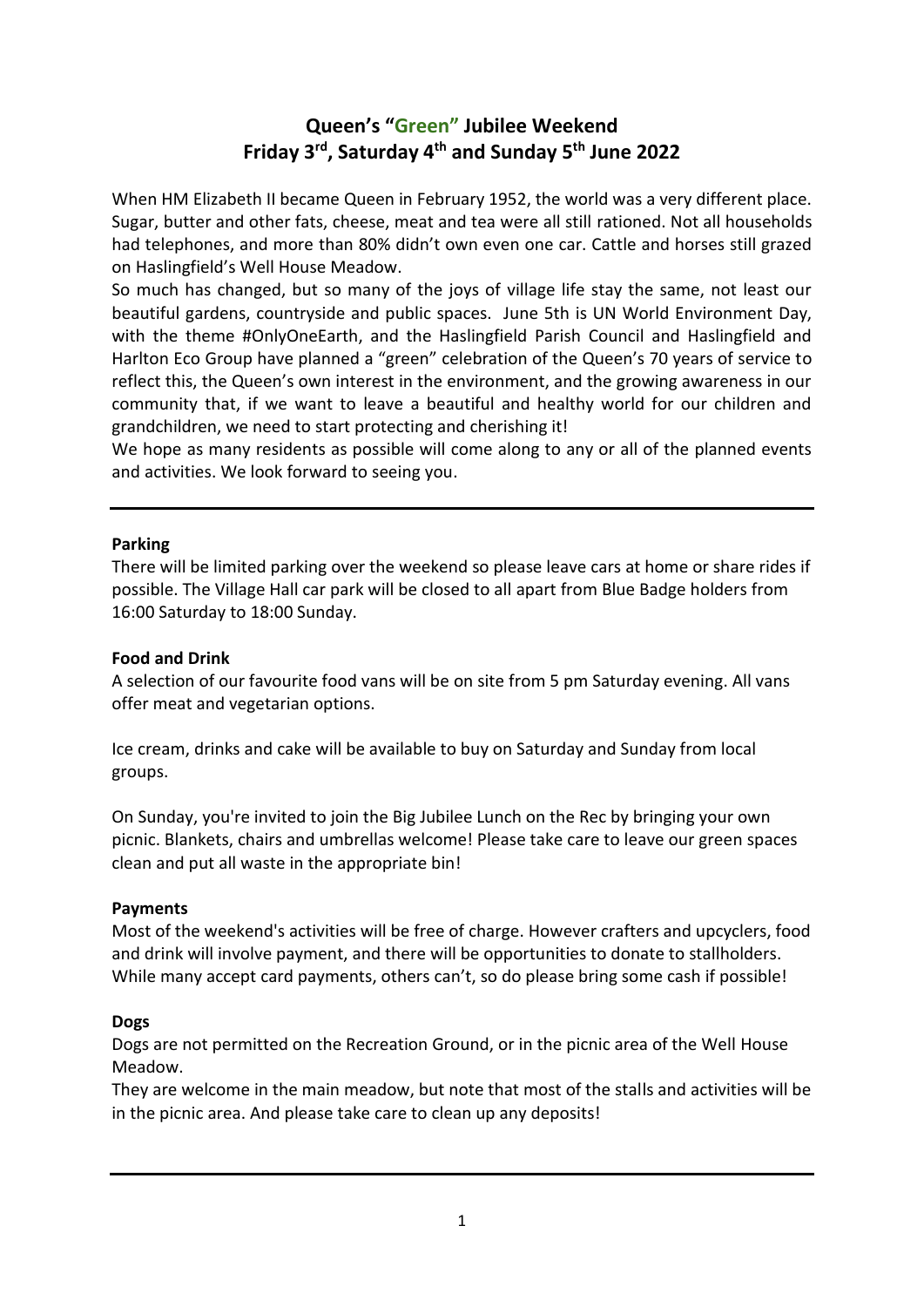This celebration is funded by the National Lottery Together for our Planet Scheme, the Haslingfield Parish Council and the Haslingfield and Harlton Eco Group. Thank you to them and to all the community members who are taking part!

# **Friday 3 June**

**20:00 - 22:00 - Haslingfield Village Society presents -** "Haslingfield and Memories of the Queen's Coronation 1952."

A presentation by John Beresford; Hilary Stokes and Cheryl Lowery of reminiscences of Haslingfield residents in 2012 of what they were doing on Coronation Day as well as some of the events and everyday life at the time.

This to be followed by an opportunity to browse some of the memorabilia and photographs held by the Village Society.

# **Saturday 4 June Families Go Wild**

### *(Most of Saturday's daytime activities are in the Well House Meadow Picnic area, unless otherwise specified)*

**9.30 Orchid Walk to the Quarry –** A guided walk with Clive Blower to see the famous Common Spotted, Bee, Man and Twayblade Orchids in Haslingfield's historic Quarry. Meet at the bottom of Quarry Lane at 9.30. No booking required.

**11:00 "Bread Matters" - Community bread-making in the Methodist Church.** Suitable for all ages, children, please bring an adult with you. Free, please book by email to [michellegolder@gmail.com.](mailto:michellegolder@gmail.com)

**11:00 Meadow Mini Beasts with the Wildlife Trust** - Calling all budding naturalists! Do you know your hoverflies from your solitary bees? Your buttercups from your cow parsley? Rebecca Green, Ranger at The Wildlife Trust's Trumpington Meadows Reserve, will join us on the meadow to help us with some insect sweeping (collection, identification and release) and flower identification. All ages welcome.

**11.15 Storytelling in the Meadow Tent** – Acclaimed storyteller Marion Leeper treats us to her new family show 'Sticks and Stones and Stories'. Marion will enthral children and adults with tales from around the world - stories of giants, kings and hidden treasures, to make children laugh and think about the natural world around us. Suitable for families and children 0-12.

**13:00 Bakehouse Pizzeria** in the Well House Meadow – pizza by the slice from local baker Peter Spence.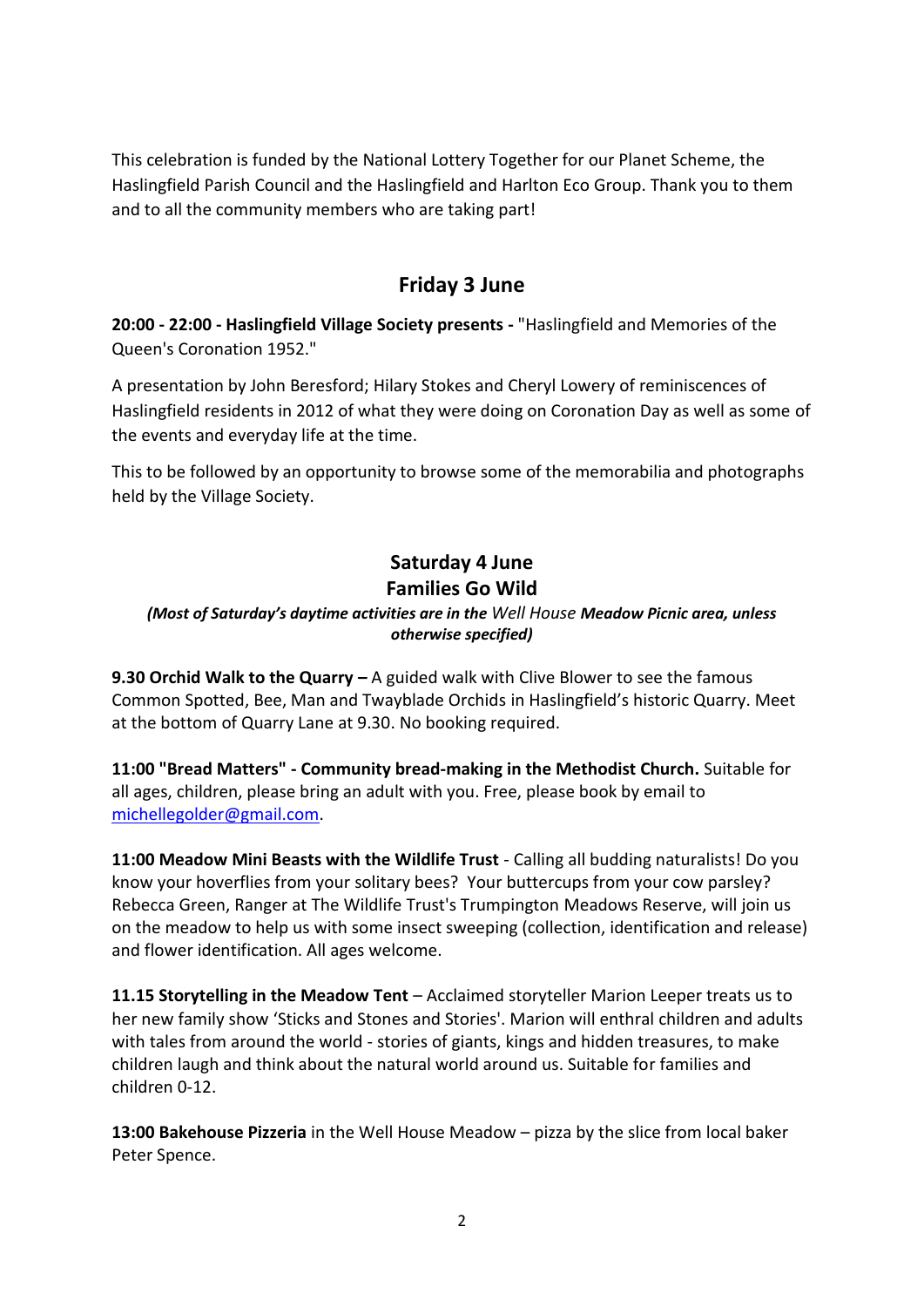**13:00 Talk in the Meadow Tent** - Local resident and good-humoured conservationist Aidan Lonergan joins us on the meadow to talk about his work for Natural England on Nature Recovery Networks. The new Environment Act has the potential to make a significant difference to the health of our natural environment. But it's essential that local communities get involved and support initiatives that make space for nature. Find out how, and brainstorm what we can do locally to protect and improve our natural spaces.

### **11:00-14:00 Well House Meadow Stalls and Activities**

- Face painting, ice cream and Royal Photo Booth with the Little Owls
- Rock Painting with the PTFA
- River of Hope Banner Making with the Brownies
- Displays from Cambridgeshire Mammal group/Haslingfield Hedgehogs/Cambridgeshire Badger Group/ Cambridgeshire Beekeepers
- Pollinator-friendly and home-grown Gardening Stall with plants and advice
- Insect netting/Wildflower identification
- Well House open
- Picnic in the dog-free picnic area. Bring your own food, blankets/umbrellas.

# **Saturday Night Rock on the Rec**

### **17:00 Food vans - vegetarian options available**

### **Licensed bar from the Hare & Hounds, Harlton**

### **19:00 Music on the Rec from**

Fred's House - <fredshousemusic.co.uk/> Jiffy - John, Tiff and Steph singing party tunes for all ages. The Remnants

# **Sunday 5 June**

# **Parade, Big Jubilee Lunch, Games and Stalls**

*(Haslingfield's Sunday celebrations will take place on the Recreation Ground)*

# **Jubilee Cake Competition**

Bake and decorate a cake to commemorate the Queen's Jubilee. Add an eco twist if you like! Bring your cake, along with a completed entry form which you can download on the village website or collect on the day, to the Village Hall between 10.30 and 11.30 am on Sunday.

The cakes will be judged by our own Haslingfield Cakery baker Gulchinka Rose and village resident and experienced cake judger Alison Power. The cakes will be cut and served along with other locally baked goodies in the afternoon - all proceeds to the PTFA.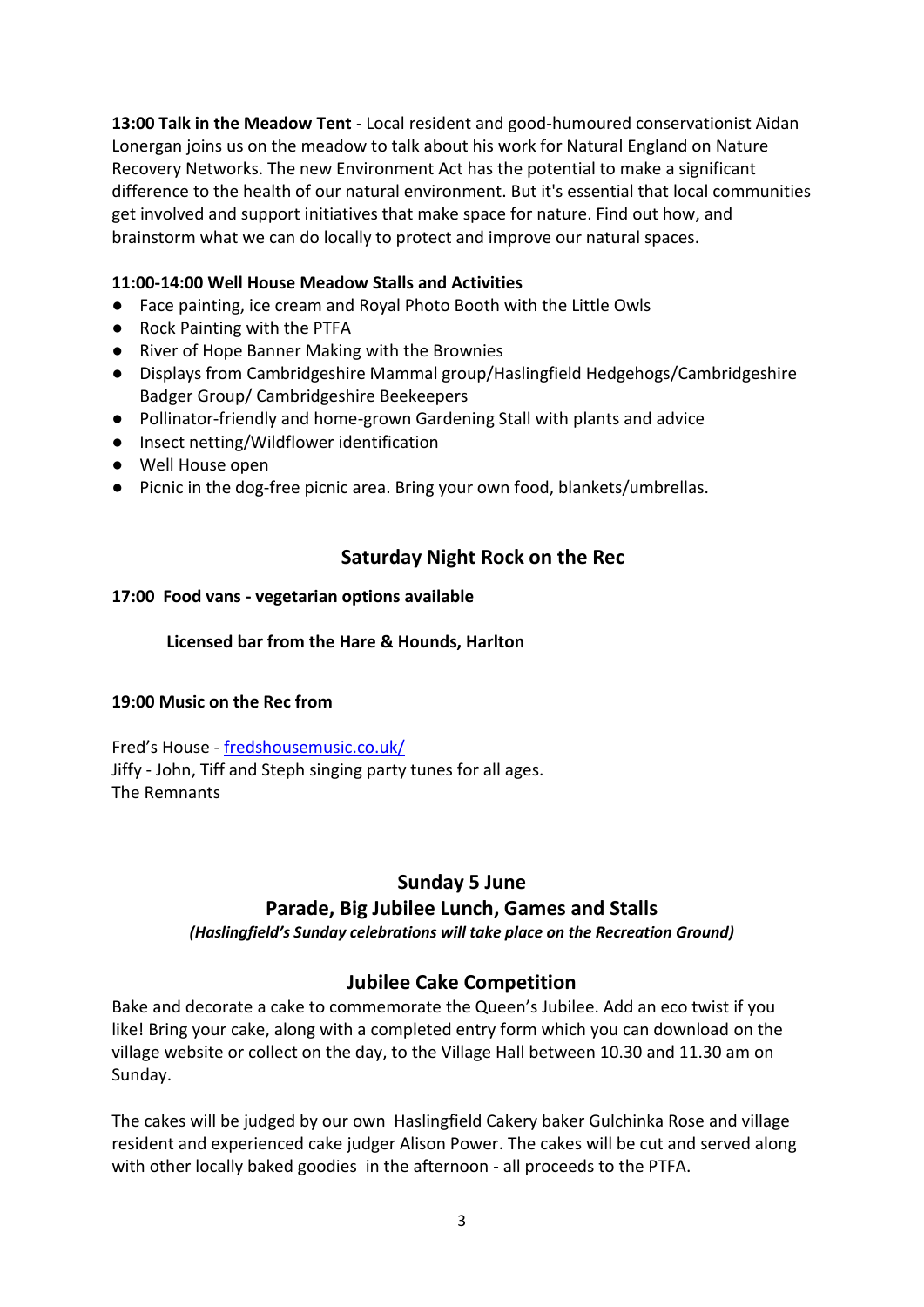### **9:30 Ecumenical Jubilee Service on the Rec led by Revds Charity Nzegwu and Claire Robertson**

Bring your own chairs and rugs. Refreshments will be served.

#### **12:00 Peal of Bells, All Saints Church**

#### **12:15 Fancy dress parade – 1950s theme**

Meet at the Methodist church – we will walk down the High Street to the Rec. Featuring River of Hope Banners from the children of Haslingfield and Harlton.

#### **12:30 Big Jubilee Lunch on the Rec**

Bring your own picnic. Join in the 1950s vibe if you wish!

### **14:00 Announcement of Cake Competition Winners**

**Tea and Cake**

Village Hall

**14:30 Talk in a Tent: Coping with Climate Anxiety** with mental wellbeing expert (and local resident) Sam Thorogood of [Tinypause.co.uk](http://tinypause.co.uk/)

#### **15:30 Ask a Neighbour** - **Sustainable Living**

Interested in trying to live more sustainably? Here's a chance to chat with local residents and members of Cambridge's own Transition Towns group, who are trying lots of different ways to reduce their carbon footprints, from solar panels, electric cars/bikes and heat pumps to composting and re-usable nappies. What's working? How much does it cost? What are the pros and cons? Drop in to the tent near the Village Hall at any time between 3.30 and 4.30 pm to meet your neighbours and chat about their experiences!

### **14:00- 17:00 Games, stalls, shops, displays on the Rec and in the Village Hall**

- Bike Powered Smoothies from Outspoken
- Football Fun by Haslingfield Colts
- Archery provided by Barton Scouts
- Tennis Club
- Sew Positive
- Has and Harl Eco
- Carbon Footprint Info
- Friends of the Rhee
- Forest School display
- River of Hope display art from Haslingfield Primary students
- Haslingfield Through the Decades display
- Local Upcyclers and Crafters, including "Chair Bodger" John Baker, fabric upcycler Jane Horwood of Trash Chic, and furniture upcycler Sue Shadbolt
- Haslingfield Little Theatre 50s Tableaux
- Wildlife Photography
- Greenpeace